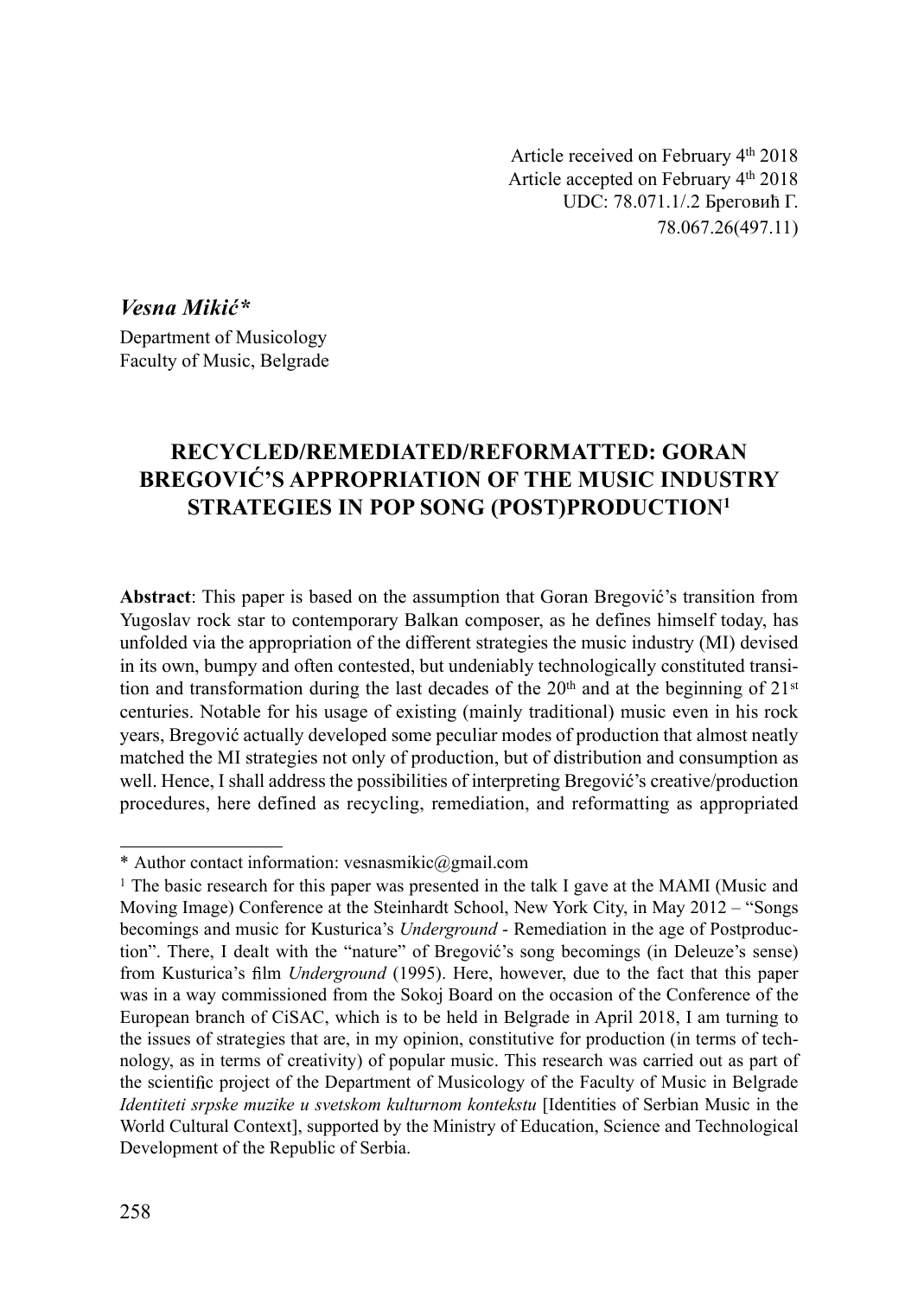music industry production, distribution and, naturally consumption strategies, show-casing his music for Emir Kusturica's Underground and the pop song(s) emerging from it. Key words: pop song, film music, remediation, reformatting, Goran Bregović, music industry

If the music industry relies on the economy of music for which "there is a general consensus that the different processes are connected to one another through complex networks of social relations that link actors, organizations, and technologies" (Leyshon, 2014, 21), and that "four distinctive musical networks", in Leyshon's terms, those of creativity, reproduction, distribution, and consumption "(...) possess distinctive but overlapping functions, temporalities, and geographies" (ibid. 25), then the "connected processes" that are constitutive for the music industry, could be theorized as constitutive for each one of its four distinctive networks – the one of creativity<sup>2</sup> being in our focus here. And if that network has, from the early days of the music industry, been shaped and reshaped, over and over again by the (different) technologies of music (re)production, then the creative strategies in the field of popular music can be seen not only as constitutive in numerous "connected processes" of different musical networks, but also as strategies of appropriation of their predominantly technological "nature". Hence, this account, though only slightly and as a point of departure, adheres to the findings of some music industry studies and music economy analysis, it aims at a theorization of the practice of one (individual) creator, coming from a small country, a practice that, in my opinion, would not be possible without the technological development of the music industry and technologies at the turn of the centuries. It is as if, from the challenges to the music business in the domain of copyright posed by piracy in the early days of the Internet, to the discovery of the new mechanisms of connecting nodes in music production, reproduction, distribution, and consumption networks actualized by streaming today, a paradoxical transition to a new kind of 'indie' in the network of creativity had occurred. That transition could be seen as a specific appropriation of the strategies of the music industry by a creative individual, and it became possible only with the advancement of digital technology (with its time/space compressions), and its music (re)production strategies.

Though probably the most widely known pop musician from these parts of the world, and with recordings for important foreign (Universal Classics, Poly-

 $2$  "To recap, these networks are as follows: first, a network of *creativity*, formed from the fusion of networks of composition and representation, wherein the music is created through multiple acts of performance,..." (Leyshon, 2014, 25).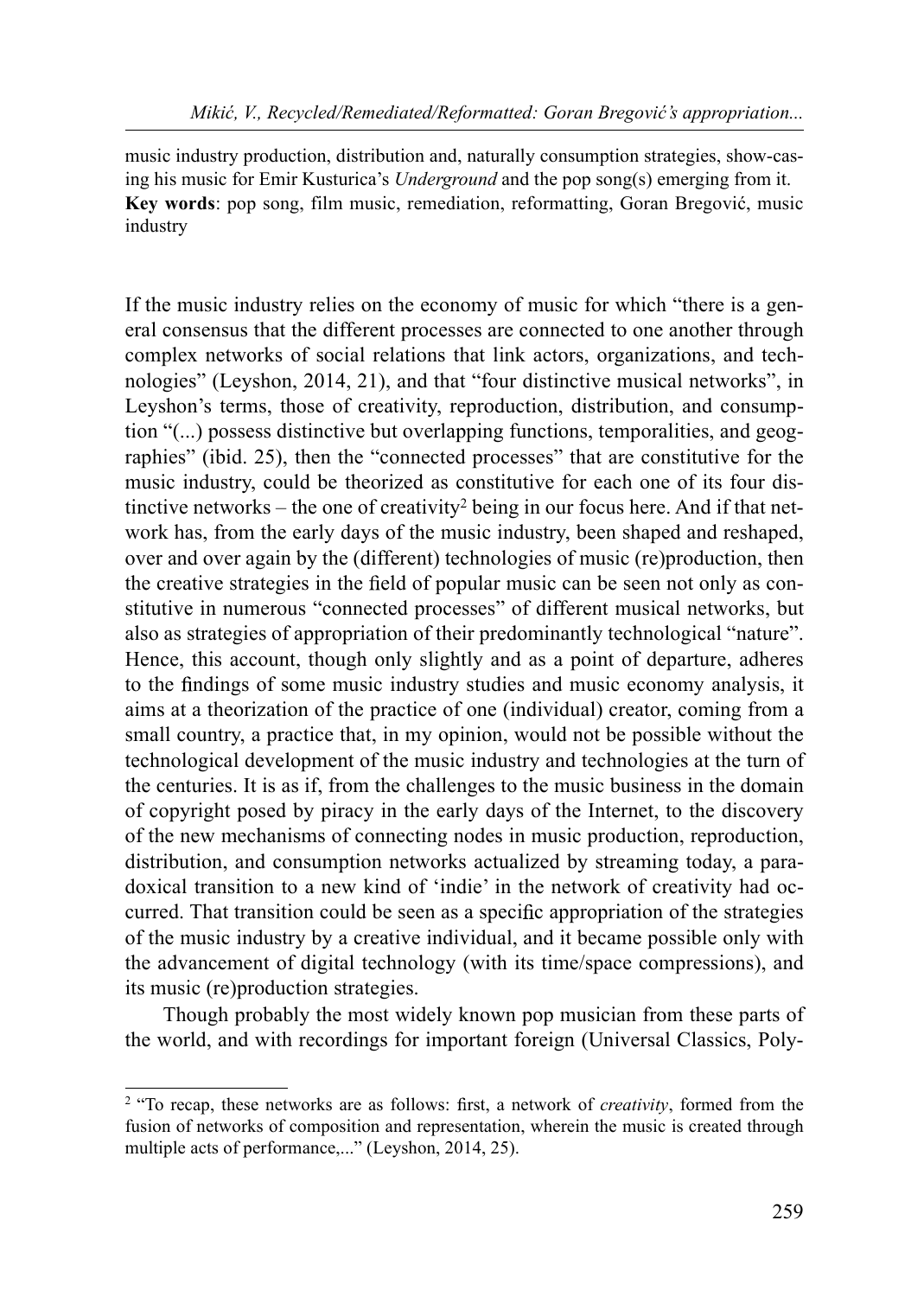gram, Philips) and domestic recording companies (PGP RTB, Jugoton, Croatia Records), Goran Bregović never signed for the majors. One could argue that it was only with his music for Kusturica's films that Bregović got his chance for a new, international career. What strongly connects Kusturica's Palme d'Or films (Dom za vešanje / Le temps du Gitanes of 1989, and Bila jednom jedna zemlja a.k.a *Podzemlje/Underground* of 1995) to music industry issues, is the fact that their release coincided with crucial global changes (symbolized in the fall of the Wall), one of the consequences being the advance of world music.

On that tide, the subgenre of so-called Balkan music emerged; inextricably linked to the music Goran Bregović created for Emir Kusturica's films. Whatever Balkan music may be, the fact is that globalization, in its typical quasi 'backlash', initially in war and subsequently in the whirl of recycled information without the 'original', has contributed to the re-actualization of the Balkans. However, the 'steadiness' of this becoming-Balkans process as well as the fact that consequently we, from these parts of the world, are all engaged in the game of becoming Balkanians, calls for the products of these processes to be addressed.

Bregović's Serbo-Croatian origin, as well as the fact that he was, as Kusturica, born in Sarajevo, the capital of the SR of Bosnia and Herzegovina – one of the popular music centers of the SFRY, imposed on this musician the devising of strategies that he still uses today. Namely, Bregović these days states that he is a "Balkan contemporary composer"<sup>3</sup> in much the same way as he claimed to be a "Yugoslav rock musician" in the mid-80's. In developing this strategy, there were a number of factors involved, ranging from the aforesaid (in addition to which there have been others, such as: settling in Paris in the 90's, then in Belgrade in the late '90s to 2011, and then in Sarajevo, again – being in all these, and many other places, except Sarajevo, in the same time<sup>4</sup>), from socio-cultural, geopoliti-

<sup>&</sup>lt;sup>3</sup> "Goran Bregović describes himself simply as a contemporary composer. Why then does his 'contemporary' sound different from the music of other contemporary composers? Because Goran is from the Balkans. And in the Balkans 'contemporary' is different", official website: http://www.goranbregovic.rs/biography.html (accessed on May 15<sup>th</sup>, 2011). His recent statement follows the same lines: "Well, I'm a composer of contemporary music. My contemporary music is probably different from other contemporary musics, but has the same intention of being contemporary art music. Of course, I'm coming from rock'n'roll where there is a habit to entertain with music. So, always when I write serious music, I have to have fun. I suppose that's a kind of disability that remained from rock..." Interview to See.biz given on April 29th 2011 "Male kulture kao naša imaju utjecaj kao nikad pre" in: http://rs.seebiz.eu/ goran-bregovic-male-kulture-kao nasa-imaju-utjecaj-kao-nikad-prije/ar-1897/ (accessed on May 15<sup>th</sup> 2011). English translations by V.M.

<sup>4</sup> In a TV Interview with Petar Popović, when asked what the circumstances were of his growing up, Bregović replied: "Between Serbs, Croats, and Muslims. The rest of my life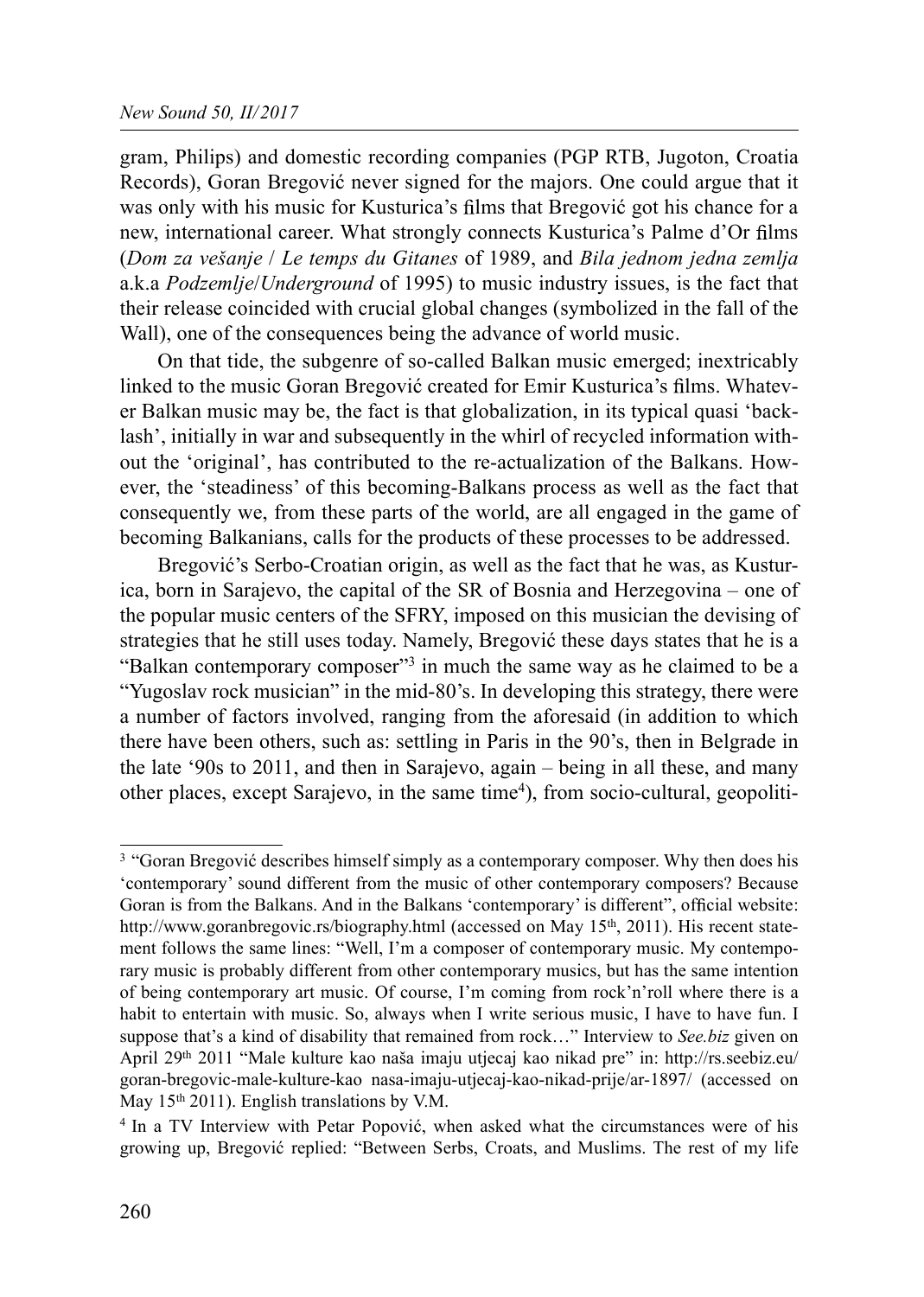cal, and of course, technological. So, one could say that there are actually all the common factors that coexist in popular music production, mediation<sup>5</sup>, and reception practices, its networks of creativity, reproduction, distribution, and consumption. Bregović's transition, his (re)mediation from 'being Yugoslav' to 'being Balkanic', as well as of 'being a rocker' to 'being a composer' notwithstanding his insistance on "being apolitical"6 create a kind of 'shield' around him that protects him from the (im)possibility of holding on to a stable national identity, and enabling his constant re-creation, performing, and actualization of a kind of unstable one, that he now states to be (once again?) "supranational" – Balkanic?

As such, Bregović has devised an equally (un)stable and unique creative personality that, as I have already pointed out, could be seen as appropriating/

continues in the same circumstances, as well. I was registered in Slovenia, since the taxes were lowest there. I loved Sarajevo more than anything in the world, longed for it whenever I left for longer, but it was stupid to pay this kind of taxes in Sarajevo. (...) " (underlines by V.M.), Transcript of the TV Interview with Petar Popović from 1994, at http://milosm.coolfreepage.com/Intervju%20Bregovic.html (accessed on May 16th 2011). And in 2011, he explains what, today, Sarajevo means to him: "From this year I'm again registered in Sarajevo  $(laugh)$ . My official residence is Sarajevo, again. Don't know if there is a scientific explanation for the lifetime/vital excitement of a birthplace, the very place you were born in. There's nothing reasonable there.  $(...)$ ". Interview to *See.biz* given on April 29<sup>th</sup> 2011 "Male kulture kao naša imaju utjecaj kao nikad prije" in: http://rs.seebiz.eu/goran-bregovic-male-kulturekao nasa-imaju-utjecaj-kao-nikad-prije/ar-1897/ (accessed on May 15th 2011).

<sup>5</sup> Keith Negus introduces the concept of "mediation" as a way of "conceptualizing processes that connect production to consumption" in the field of popular music. More in: Negus,1996, 66–99.

<sup>6</sup> Asked by Petar Popović in the abovementioned TV interview about his successful avoidance of politics, Bregović replied: "Politics is something that really does terrible things to Yugoslavs. Not only during Communism. A thousand years of stupid and hideous politics. I really don't know how these people manage to bear this kind of curse of going through the same things, over and over again. By the way, I cannot understand how it is that with people who are known to be clever, the same trick always works. It's sad that these people never experienced the good effects of politics. It 's only normal that everyone speaks and thinks of politics when it affects them. I thought I should not create anything connected with politics. Yet, you know, as the years passed, it was hard for me to resist it."

Transcript of the TV Interview with Petar Popović from 1994, at http://milosm.coolfreepage. com/Intervju%20Bregovic.html (accessed on May 16th 2011). And in a later interview he states: "Just as I could not organize a non-bombing, I couldn't organize a bombing. Nobody knew that the attacks would begin. We should not be telling people the wrong things. Artists have no political power. There was some artist in history who tried to enter politics, to be active – that didn't go down well. Politics is another gift and another vocation." in: http:// rs.seebiz.eu/goran-bregovic-male-kulture-kao-nasa-imaju-utjecaj-kao-nikad-prije/ar-1897/ (accessed on May  $15<sup>th</sup> 2011$ ).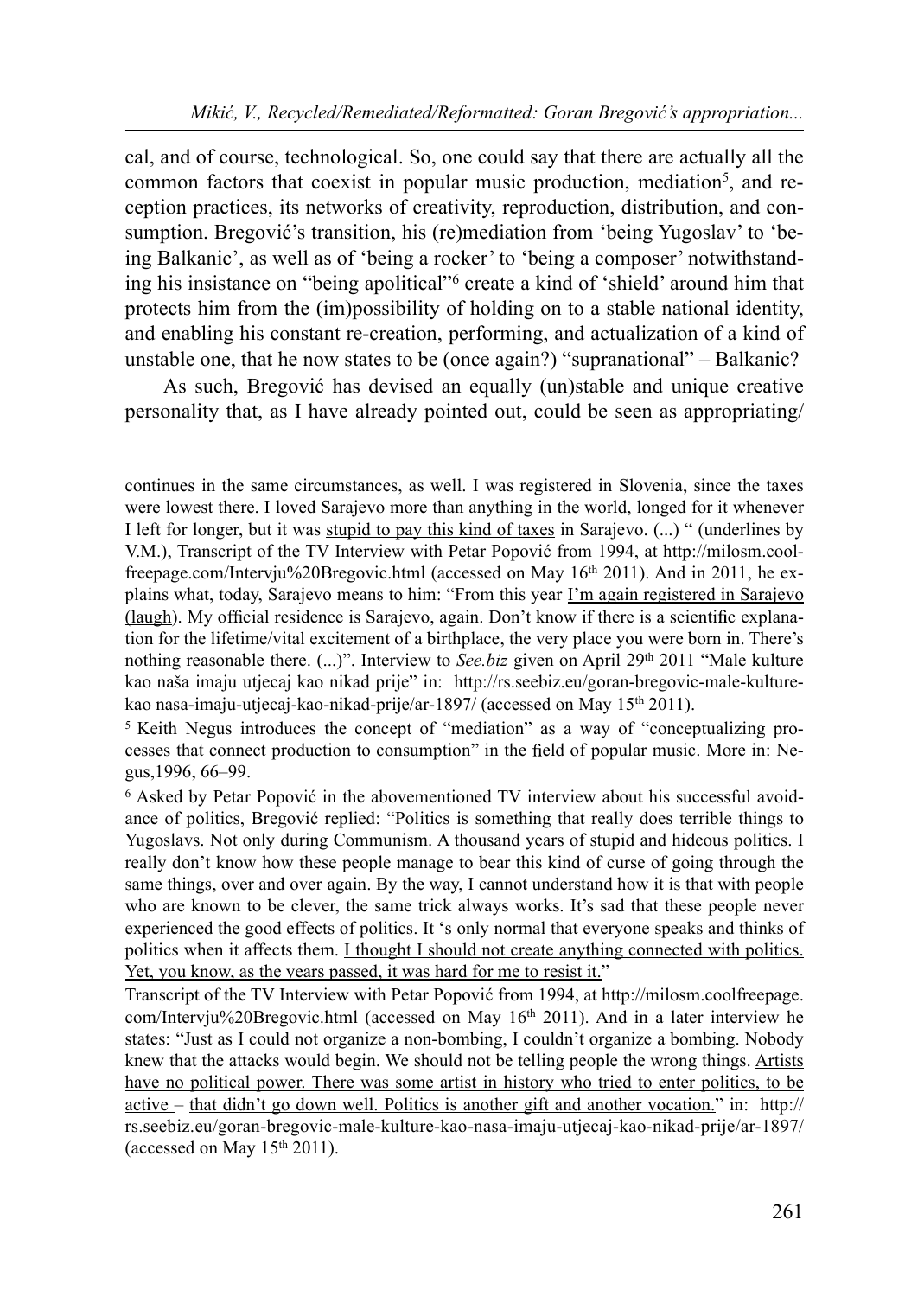performing procedures and strategies of different musical networks of the music economy/music industry, such as recycling, remediation, and (re)formatting. Needless to say, the three constantly overlap, intertwine and relate one to another (as is the case with music industry networks), enabling the continuous circulation of music products/songs/information. Theorized, these strategies lose their specific temporalities and promote a new kind of geography. Mixed, and overlapping in one creative individual, they are similar in their origin to the materials they use (already existing ones) and by their very mixture, to the postproduction strategies of contemporary art practices as Bourriaud describes.7 Still, in order to point to their provenance, which lies probably within the scope of music industry practices rather than in contemporary art production practices (in as much as these two can be 'separated'), and to distinguish this in relation to the music/entertainment industry's terminology in which the term postproduction has its own specific meanings, I here chose to 'join' recycling, remediation, and reformatting strategies under the term (post)production, denoting a particular creative procedure.

### Recycle, or "*adapt and survive*". From Stravinsky, via "Underground" tango to "Ausencia"

Notorious, even in his Yugoslav days, for "borrowings" Bregović, in a way, recycled his glory exactly through that notoriety, challenging the "keepers of tradition" while appropriating one of the technological procedures in the creative musical network of the times: sampling. Thus, the recycled traditional music primarily of the Roma people became "original" world music by Goran Bregović. In this aspect, Bregović's creative decisions, provoked by Kusturica's artistic

<sup>7</sup> As it is well known, Nicolas Bourriaud in a kind of theoretical postproduction strategy 'borrows' the term from the cultural industry's "tertiary sector" linked to the "service industry and recycling". "Since the early nineties, an ever increasing number of artworks have been created on the basis of preexisting works; more and more artists interpret, reproduce, re-exhibit, or use works made by others or available cultural products. This art of postproduction seems to respond to the proliferating chaos of global culture in the information age, which is characterized by an increase in the supply of works and the art world's annexation of forms ignored or disdained until now. These artists who insert their own work into that of others contribute to the eradication of the traditional distinction between production and consumption, creation and copy, ready-made and original work. The material they manipulate IS no longer *primary*, it is no longer a matter of elaborating a form on the basis of a raw material but working with objects that are already in circulation on the cultural market, that is to say, objects already *informed* by other objects. Notions of originality (being at the origin of) and even of creation (making something from nothing) are slowly blurred in this new cultural landscape." (Cf. Bourriaud, 2002, 13).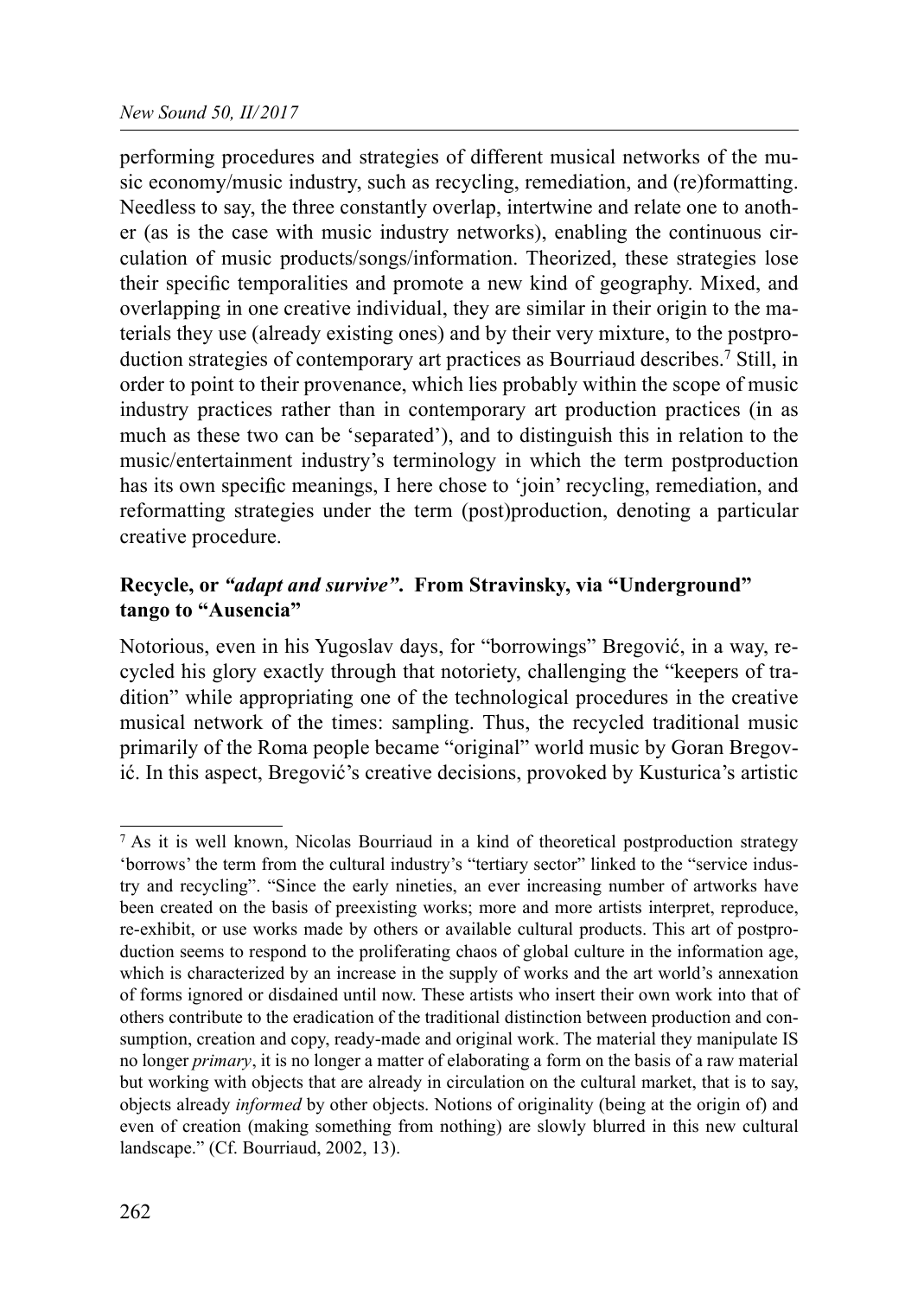vision and supported by the academic musicians he surrounded himself with, for making film music at first, peculiarly resemble the music industry's own dealing with sampling and borrowing in the domain of copyright issues from 1980s onward.8 Yet, the recycling strategy is embedded in the very nature of the music industry and the logic of its economy. From the early days of radio, sound films and gramophone records, the music industry devised the strategies of remediation<sup>9</sup> and recycling. The former, here understood as repurposing, as the way to promote the product/song in different media, thus enabled its multiple reproductions and wider/longer consumption, that should/could lead to the latter, which could be realized as the cover version, but with the advance of technology of sampling, could also lend life to the 'completely' new product. Hence, that Bregović would recycle and remediate his music/product for Kusturica's Underground, is not at all strange in terms of the music/entertainment industry. Yet, that he would appropriate recycling strategy as the creative procedure in the making of "original" (film) music is not so common for its networks of reproduction and distribution.

Oddly enough, the song that will be in focus here, initially recognised in its soundtrack version as "Ausencia" (Portuguese for: absence), and sung by the prominent fado singer, Cesaria Evora,<sup>10</sup> does not belong to "Balkan sound". It is certainly quite different from the "Mesečina" (Moonlight), and "Kalašnjikov"11 that made Kusturica-Bregović and Balkan music so famous. Yet, its music seems to be crucial for the narrative of the film, the different remediations of its theme conveying different emotions, ranging from melancholy, passion, longing, hassle (dert – Turkish), covering the tragically (WAR) as well as the tragicomically (COLD WAR) realized aspects of the story (by Dušan Kovačević and Emir Kusturica). Generally speaking, songs' becoming at the level of the  $film$  – soundtrack relation, is based on remediation that is common for traditional music making and between its two basic media – instrumental and vocal, i.e. dance/dancing and song/singing. Understandably, the 'instrumental' aspects of the music materials are more prominent in the film itself, yet their re-mediability inherent to their quasi-folkloristic origin, make them suitable candidates for songs. Thus, the only actually and partly sung song of the three songs in the film

<sup>8</sup> Cf. for instance: Rosen (2008), Jones (2014), Frith (2001), Buyn (2016), etc.

<sup>9</sup> On remediation as a concept used here, see: Bolter and Grusin (2000), Mikić (2014).

<sup>&</sup>lt;sup>10</sup> Sound-track for the movie in which "Ausencia" is on track 2, can be found at: https://www. youtube.com/watch?v=gp\_iP\_UIPTU; for all the examples related to this paper see also the playlist at the official New Sound YouTube channel: https://www.youtube.com/watch?v=GZt\_2SKutBY&list=PLNFGwrMs0-Xzo9GYGsuBaxxOc6704\_IUJ

<sup>&</sup>lt;sup>11</sup> Sound-track, track 1, see link above.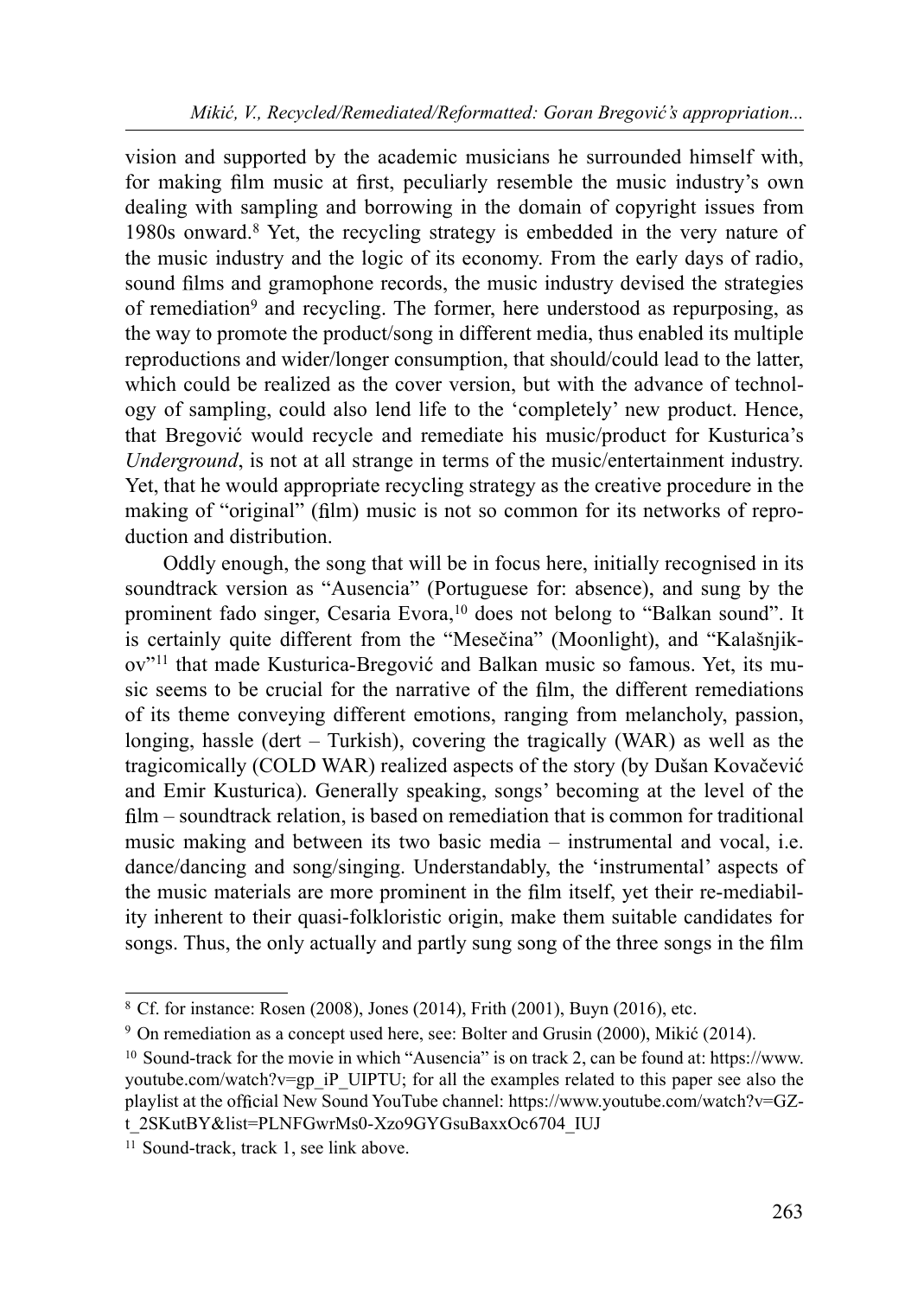is "Mesečina", which also provides the clue for the kind of remediation Bregović was after in general. He usually starts with instrumental fragments of the song, or he insists on different media solutions, achieving a kind of 'technological' remediation of the same music content. For instance, we hear the instrumental/ Roma brass band version of "Mesečina" before the song is sung by the three main characters during the frantic climax in one of the 'kafana' scenes. As for "Kalašnjikov", it opens and ends the film in the same brass band 'format', and in that respect, with its carousel-like logic it underlines the 'vicious cycle' the film aims to achieve both with its form and its 'endless' story, its equation and constant exchange of the ground–underground; past–present; left–right; good–evil; love–hate; tragic–comic, human–animal; moral–amoral, etc... The lyrics and vocal added in the soundtrack song, only enhance this logic of equation that comes close to the absurd, for only the rare ones could understand anything except the title, since the whole song is sung by the members of the band in the Roma language, and that paradoxically works perfectly well for affecting a kind of notorious Balkan 'craze' in the process of reception.

Turning back to "Ausencia" it should be said that the prominence of its material is crucial for the dramaturgy of the film, and Bregović's usual procedure could be observed in the fact that the song is not sung in the movie itself, the remediation takes place in the field of instrumental music. Besides "Ausencia", the soundtrack offers yet two more, one purely instrumental and the other, partly vocal-instrumental versions of the music – "Underground Tango" for string quartet, and "War" for orchestra and traditional female vocals (Bulgarian singers).

So, before becoming "Ausencia", the song's-to-become melody, has been danced, mourned, grieved and lamented to in the movie. "Tango" for string quartet is heard clearly from the gramophone record Marko plays while courting Natalija, dancing with her in the midst of the Allies' aerial bombardment of Belgrade in 1944, in a conclusive farewell to the wartime civilian Belgrade culture inclined to the Western style of entertainment, the wartime life style that also closes the first part of the movie (WAR).

The tragicomic, grotesque remediation of the string quartet Tango was reserved mainly for the film's second part (COLD WAR), and it was achieved by adding the harsh sound of the tamburitza, by an accelerated tempo, and the changes in the strings' articulation, in their most convincing 'covering' of the 'accidental' drowning of Crni's son, Jovan, and the 'remediation' of the action 'underwater'.

As for the scene of Nazi's bombing of Belgrade that marked the beginning of the war in Yugoslavia in 1941, balancing the final scenes of total devastation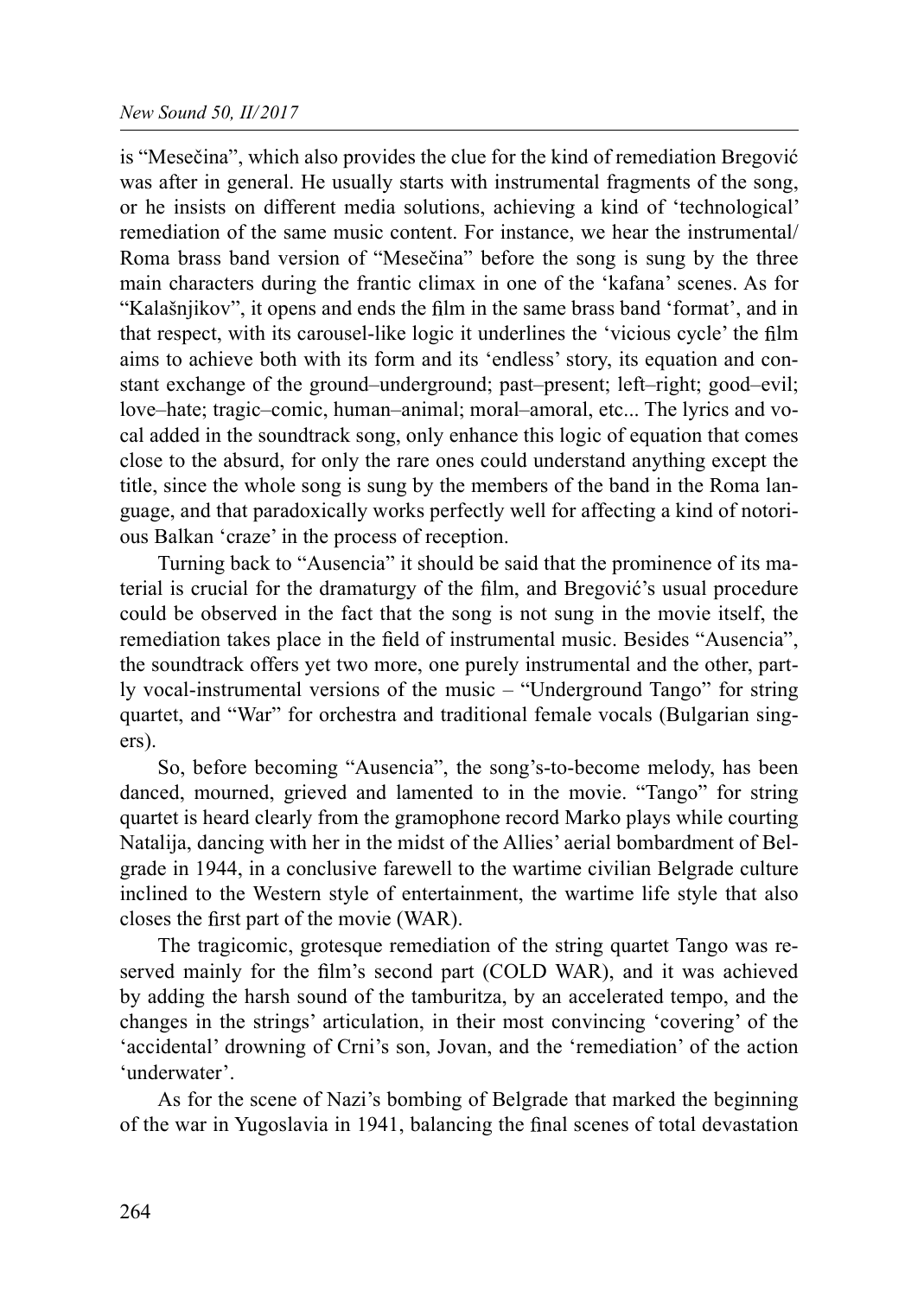of some place, somewhere on the battle field in Yugoslavia in the early '90s, a less 'innocent' remediation of the War music is used. It is characterized by the sombre pedal of the deepest orchestra registers, above which one can hear the 'oriental', half-step downward motion, sobbing, lamenting colours added to the melody, and additionally stengthened by timbres of traditional instruments. The remediation in play becomes more complex and bears less and less similarity to 'repurposing', if one pays attention to the song accompanied by the orchestra/ added to the orchestra. Bulgarian singers sing the 'tango' melody to the lyrics of the 'old-town' Serbian song "Stani, stani Ibar vodo" that will be sung a little later in its 'real' version by Crni.

This kind of 'mix', proving (post)production to be Bregović's 'second nature', is actually typical of his output 'outside' movie music – mixing and matching different songs and lyrics of his own, traditional, or songs and lyrics by his colleagues, has become one of his trademarks. Digging even deeper this time, and surely with the help of renowned Serbian composer, Isidora Žebeljan, not only in respect of instrumentation and orchestration, Bregović borrows and recycles the main theme of his tango/Ausencia etc., from the two bars of the main theme (b. 9) of the "Piano Tango" by Igor Stravinsky  $(1941)$ .<sup>12</sup> Could it then be that the decision to mix and match the tango's generic, passionate longing and Balkan dert, enables the 'becoming' of the Balkan sung tango, the subsequent affect of which is actualized, and by means of the 'universality' of emotions, in the 'saudade' meets 'dert' (notoriously untranslatable words that signify a similar mix of emotions of sadness, unease, nostalgia, mourning...) in the fado-tango song "Ausencia"?

## Remediation/Reformatting, or dolce vita? From Portugal, via Serbia and Poland, to Greece and...

It seems as though, just like the film would not let go of the 'tango' music, Bregović could not let go of the suddenly 'discovered' potentials of the remediation strategies of this particular song. It 'surfaced' in his diverse collaboration with prominent Balkan and Central European pop singers, in the years following the Cannes success of the film Underground.

The song "Ausencia" became widely known to ex-Yu audiences when it became "Tabakera" in 1997, sung by Zdravko Čolić<sup>13</sup> in different arrangement

<sup>&</sup>lt;sup>12</sup> It should certainly be interesting to further investigate the "origin" of Stravinsky's Tango, bearing in mind his own "notoriety" for borrowings. Recording with score at https://www. youtube.com/watch?v=\_\_IfuUH8MTY

<sup>&</sup>lt;sup>13</sup> Official video at https://www.youtube.com/watch?v=att1PWXm5dU. Album "Kad bi moja bila", published by Komuna in 1997, CD-163.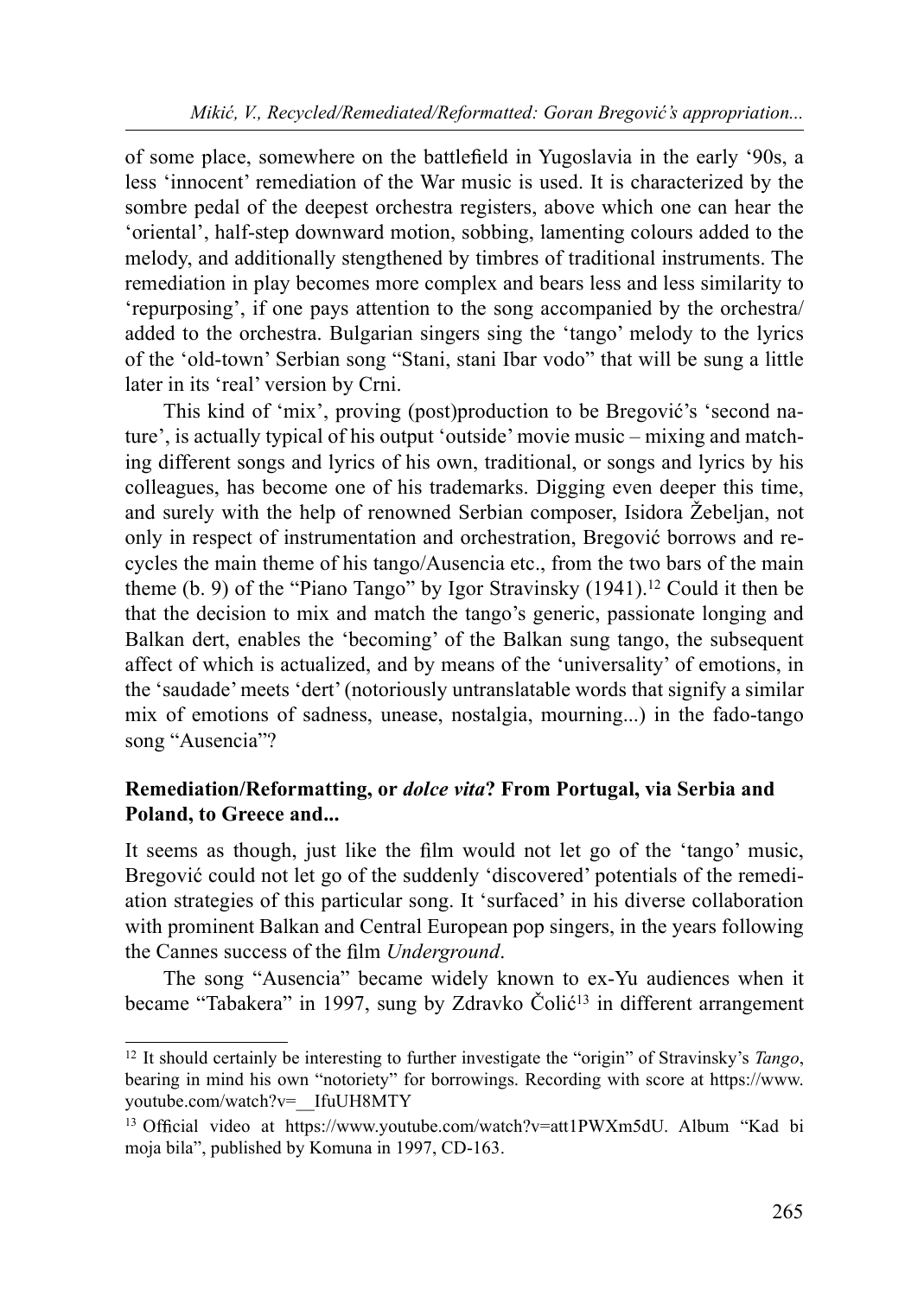(guitars, double-bass, drums), with a slightly changed tempo, and of course to different lyrics, but basically evoking the same emotions, in the Serbian language.

The two 1999 "formats" are quite different. "Ta-bakiera" sung by Polish singer Kayah,<sup>14</sup> uses the 'usual' remediation procedure – transferring the same content to a different music media format, yet achieving a quite different effect with a string quartet+guitar+drums, a female voice combination, and their specific treatment. In the case of Georgos Dalaras's Greek effect in "Pou Na'Sai Tora, Anna",<sup>15</sup> Bregović chooses to mix speech and singing over the 'tango becoming a rebetika' accompaniment of bouzoukis. Dalaras sings only the chorus, while in most of the song he recites verses that are actually the Greek translation of the song which is famous among the inhabitants of the ex-Yu space, created by Croatian singer-songwriter, Arsen Dedić – "Ne daj se, Ines".16

As far away from the film of its origin as it may seem, it actually powerfully recalls the scene of the 'tango dance', in which while dancing, Marko, the unaccomplished (revolutionary) poet, recites love verses to Natalija. In addition, it could be said that Marko's verses have been actually remediated from the '70s TV film by one of Underground's screenwriters, Dušan Kovačević.<sup>17</sup>

Possibly proving the above-mentioned 'universality' of emotions, thus in a way excluding the notion of Balkan music as such, and paradoxically by the "Balkan contemporary composer" himself, the songs 'abandon' the film, and its soundtrack and enter the stratum of the music industry, realizing a number unexpected affiliations. It could be argued that Bregović appropriated the "format shifting", a procedure of the industry, which is basically remediation (shifting content from one format to another) and, more importantly – which is legal. Yet, this format shifting understood as a creative strategy goes beyond mere remediation and repurposing, coming closer to recycling and (re)covering, while it geographically shifts the content, shrinking space in a way that is at the same time similar and different to the ways the contemporary music industry does this. Such an appropriation of its strategies enables Bregović to create his own individual/independent poetics and practice of (post)production.

<sup>&</sup>lt;sup>14</sup> Recording at https://www.youtube.com/watch?v=4pNtuwPVzhM, First published as "Kayah & Bregovic" in 1999, by Zic Zac in Poland, 74321634812.

<sup>&</sup>lt;sup>15</sup> I discussed Bregović's collaboration with Dalaras at length in: Mikić (2013). Recording of the song at https://www.youtube.com/watch?v=hZgRXeZksO0; Album "Thessaloniki – Yannena With Two Canvas Shoes", Minos-EMI, 4942634, 1999.

<sup>&</sup>lt;sup>16</sup> The most popular interpretation of the song was performed in 1985 by actor Rade Šerbedžija. Music and lyrics by Arsen Dedić.

<sup>&</sup>lt;sup>17</sup> Cf. final scene of Kovačević's Zvezdana prašina [Stardust], RTV Belgrade, 1976, directed by Jovan Konjović.